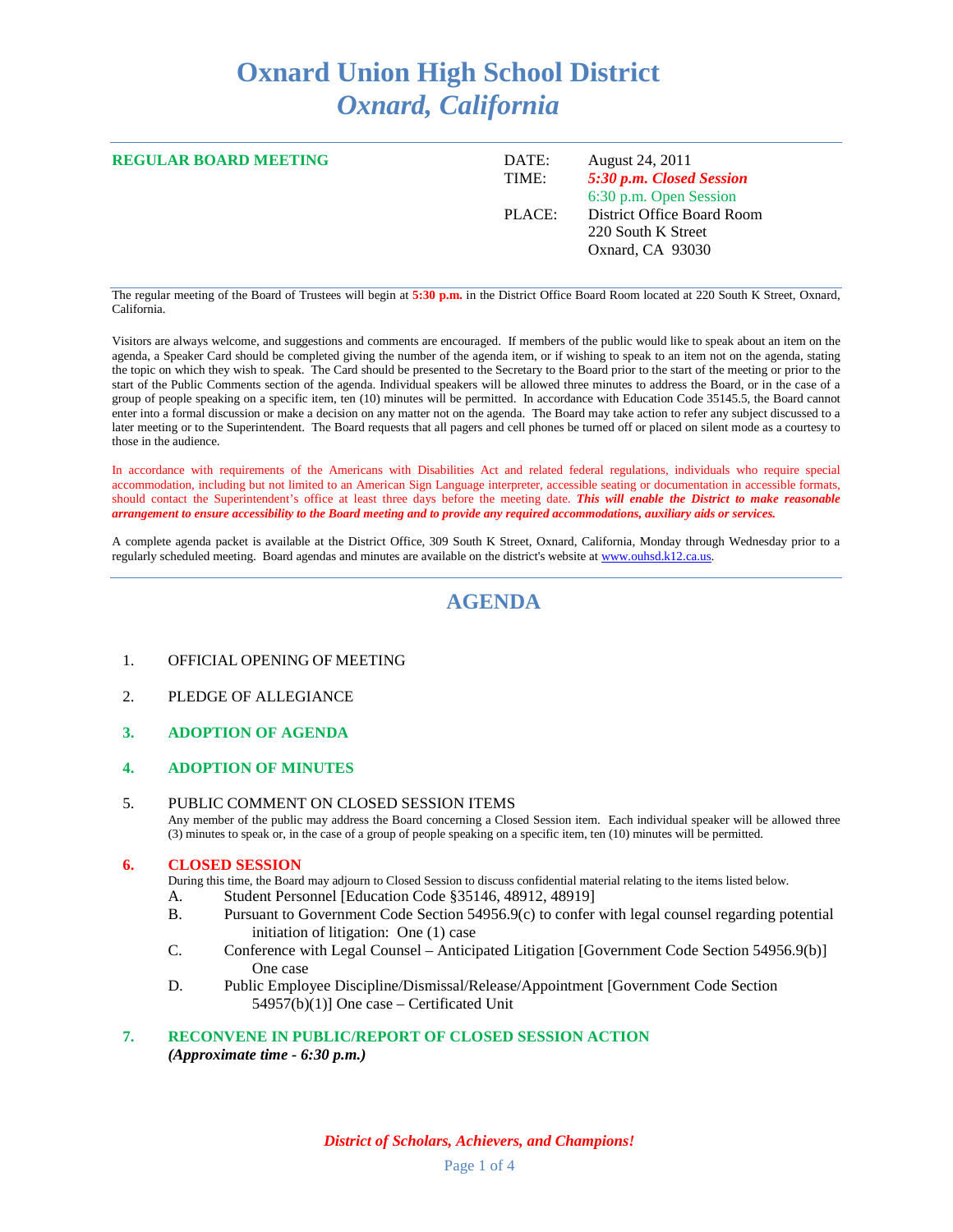Board Meeting Agenda August 24, 2011

#### **8.** AUDIENCE TO ADDRESS BOARD OF TRUSTEES:

Those persons wishing to address the Board may do so at this time by completing a Speaker Card, located on the back table, and presenting it to the recording secretary. Please address your comments to the Board President. The Card should be completed giving the number of the agenda item, or if wishing to speak to an item not on the agenda, stating the topic on which they wish to speak. Individual presentations are limited to three (3) minutes each, or in the case of a group of people speaking on a specific item, ten (10) minutes will be permitted. Please refer to the complete text of Oxnard Union High School District Board Policy 910: *Procedures for Communicating with the Board of Trustees*.

#### **9. SUPERINTENDENT'S REPORTS**

- A. Board Report: *Opening of New School Year*
- B. Progress Report: *Camarillo Education Concepts Committee*
- C. Board Presentation: *Architect Finalists*
- D. Board Update: *New Oxnard-Area High School Property*
- E. Board Input: *Board/District Goals and Priorities for 2011-2012*
- F. Regular Report: *Student Representative to the Board of Trustees, 2011-12 School Year*

#### **10. CONSENT CALENDAR**

- A. Consideration of Approval of Non-Public School Placement for Student Case Numbers One through Six, 11-12, According to the Recommendation of the Student's IEP Team and the Director of Special Education
- B. Consideration of Approval of Student Expulsion by Voluntary Agreement of the School Principal, the Student, and the Students' Parent/Guardian, as per Board Policy 5144, Section 22
- C. Consideration of Approval of Student Readmission from Expulsion, as per Board Policy 5144, Section 16 N
- D. Consideration of Denial of Student Readmission from Expulsion, as per Board Policy 5144, Section 16 N
- E. Consideration of Approval of Certificated and Classified Personnel
- F. Consideration of Approval of Proposed Job Description Revisions
- G. Consideration of Approval of Summer School Graduates
- H. Consideration of Approval of Parent Representative to Community Advisory Committee, Special Education
- I. Consideration of Approval of Memorandum of Understanding with MESA Program
- J. Consideration of Approval of Memorandum of Understanding with Santa Clara University<br>K. Consideration of Approval of the Agreement between Oxnard Union High School District/
- K. Consideration of Approval of the Agreement between Oxnard Union High School District/ Hueneme High School and Fred Pryor Seminars and Career Track
- L. Consideration of Approval of Agreement with Herff-Jones for the Production of Hueneme High School's 2011/2012 Yearbook
- M. Consideration of Approval of Agreement between Oxnard Union High School District and Coca-Cola
- N. Consideration of Approval of Authorization of Signatures
- O. Consideration of Approval of Agreement between Oxnard Union High School District and ARC Ventura County
- P. Consideration of Approval of Notice of Completion for the Exterior Basketball Project at Channel Islands High School by Hughes General Engineering.
- Q. Consideration for Approval of Additional Costs for Construction Administration Submitted for C.T.E. Auto Shop Project at Channel Islands High School by Flewelling & Moody Architects
- R. Consideration of Approval of the Proposal from Earth Systems Southern California for Inspection Services for Solar Voltaic Project at Rio Mesa High School
- S. Consideration of Approval of the Proposal from Earth Systems Southern California for Inspection Services for Solar Voltaic Project at Oxnard High School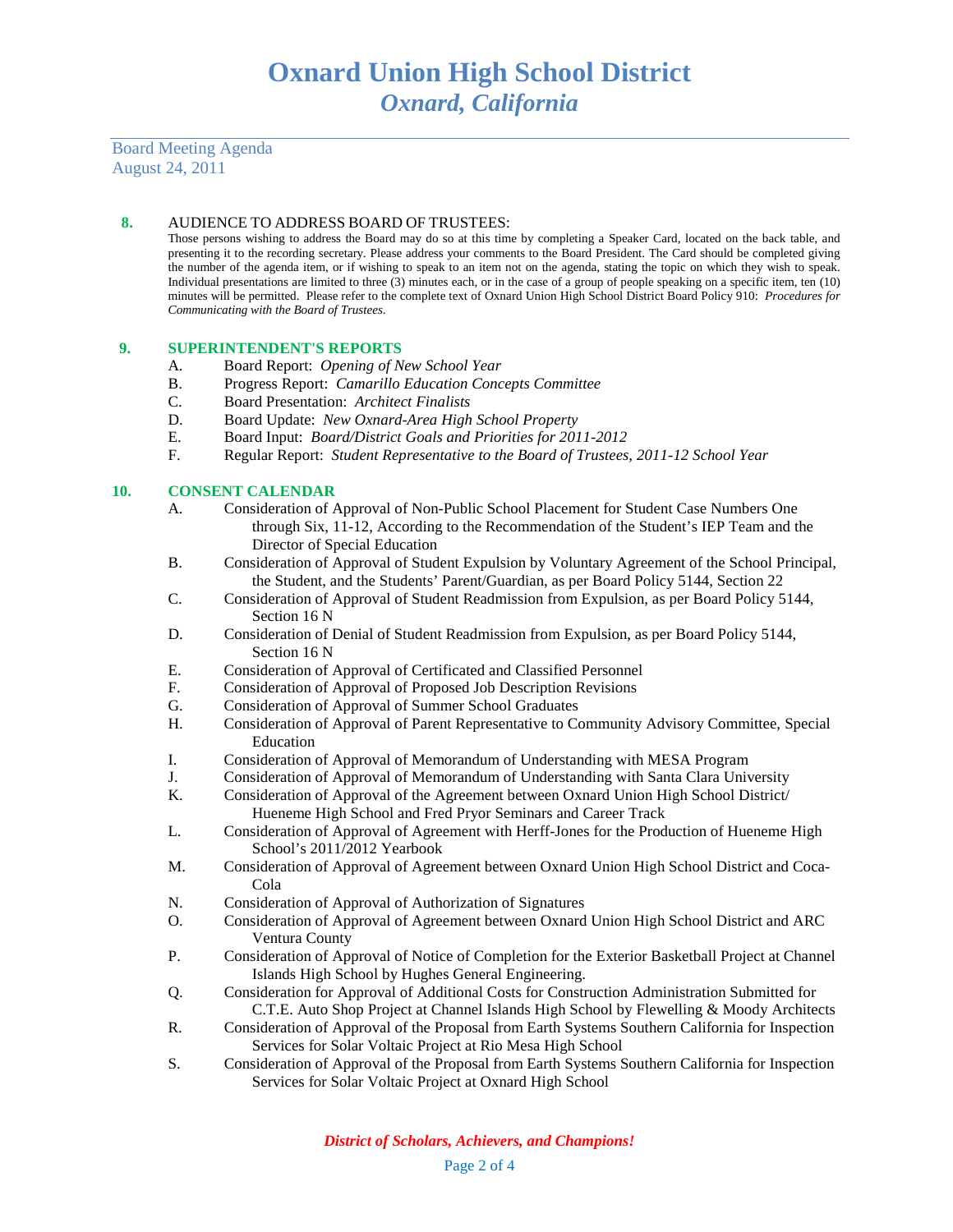Board Meeting Agenda August 24, 2011

#### **10. CONSENT CALENDAR – Continued:**

- T. Consideration of Approval of Agreement between Oxnard Union High School District and Riverside Publishing for Edusoft Assessment Management System and Piloting the New Data Director System
- U. Consideration of Approval of Agreement between Oxnard Union High School District and Ventura County Jewish Family Service
- V. Consideration for Approval of Change Order #4 Submitted for Culinary Arts Project at Oxnard High School
- W. Consideration of Approval of First Amendment to Agreement of Memorandum of Understanding between Oxnard Union High School District/Adult School and The City of Oxnard Housing Authority for English as a Second Language (ESL) Classes
- X. Consideration of Approval of Memorandum of Understanding between Oxnard Union High School District/Adult School and Oxnard School District for English as a Second Language (ESL) Classes
- Y. Consideration of Approval of Agreement between Oxnard Union High School District/Adult School and Walgreen Co.
- Z. Consideration of Approval of Agreement between Oxnard Union High School District/Adult School and CVS Pharmacy, Inc.
- AA. Consideration of Approval of Agreement between Oxnard Union High School District/Oxnard High School and Music Memories & More for DJ Services
- BB. Consideration of Approval of Agreement between Oxnard Union High School District/Pacifica High School and Music Memories & More for DJ Services
- CC. Consideration of Approval of the Proposal from Earth Systems for the Engineering Geology  $\&$ Geotechnical Engineering Services for the Pool Project at Hueneme High School
- DD. Consideration of Approval of Memorandum of Understanding between Oxnard Union High School District and Ventura County Office of Education
- EE. Consideration of Approval of the Proposal from Earth Systems for the Engineering Geology & Geotechnical Engineering Services for the Pool Project at Adolfo Camarillo High School
- FF. Consideration of Approval of Donations, July 14 August 24, 2011
- GG. Consideration of Approval of Purchase Orders and Direct Pays, July 28 August 24, 2011
- HH. Consideration of Approval of Ratification of Inter-Agency Agreement between Oxnard Union High School District and ACE Charter School
- II. Consideration of Approval of Independent Contractor Agreement between Oxnard Union High School District and Shaw HR Consulting, Inc.

#### **11. ACTION ITEMS**

- A. Consideration of Approval of Architect
- B. Consideration of Approval of New Oxnard-Area High School Property
- C. Consideration of Approval of Memorandum of Understanding with Cal State University, Channel Islands (PEL/NASA Grant)
- D. Consideration of Approval of Proposed Job Description: *Transportation Dispatcher*
- E. Consideration of Adoption of Resolution No. 11-61, Resolution Proclaiming September 2011 as *Hispanic Heritage Month*
- F. Consideration of Approval of Implementation of SB 614 (Kehoe), *Childhood Immunization*
- G. Consideration of Nominations for California School Boards Association (CSBA) Directors-at-Large, American Indian, Afro American, and County
- H. Consideration of Approval of Special Board Meeting for Board of Trustees' Retreat

#### 12. BOARD MEMBERS' REPORTS AND COMMUNICATIONS

- A. Correspondence
- B. Reports and Communications
- C. Interests and Concerns

#### *District of Scholars, Achievers, and Champions!*